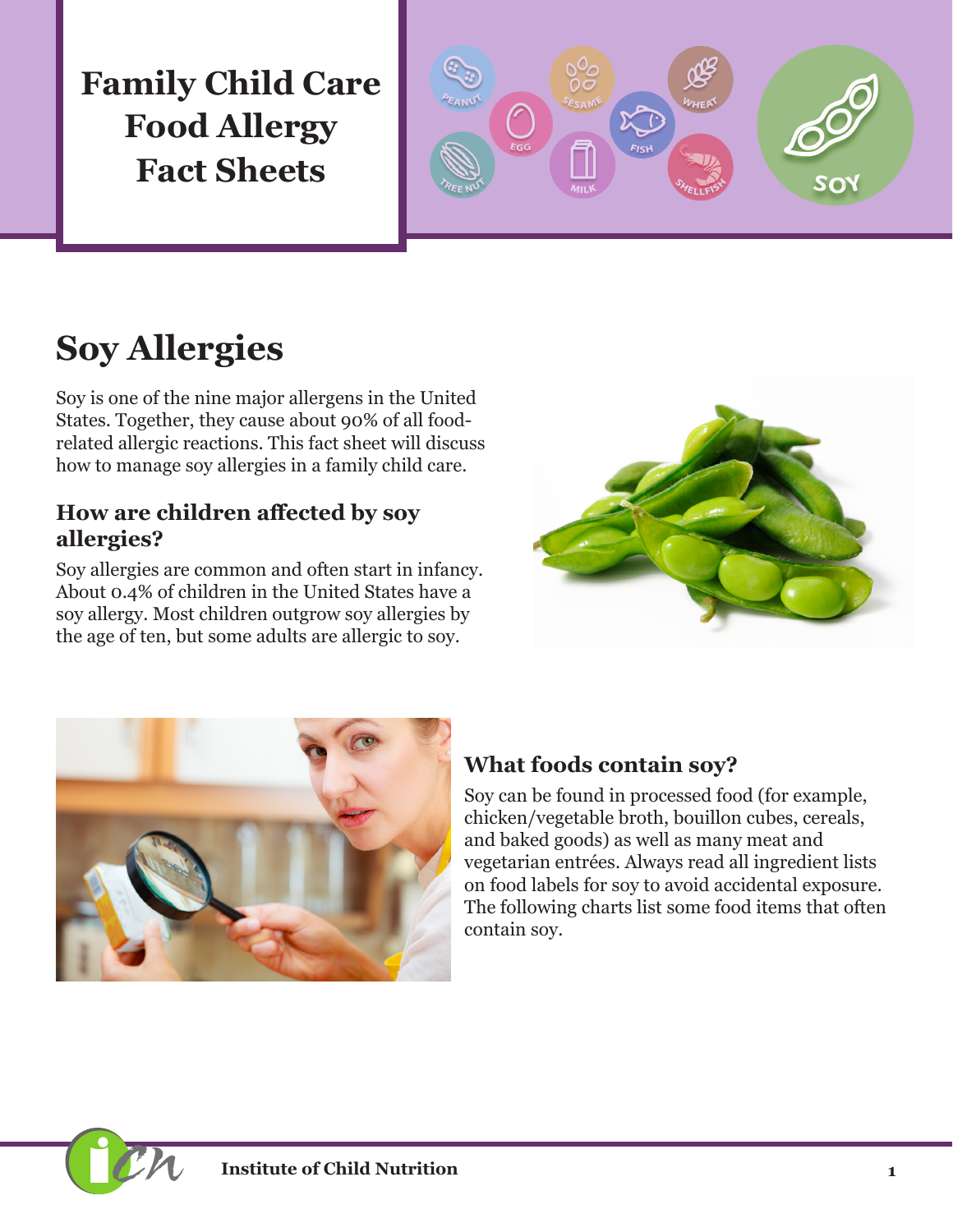## **Family Child Care Food Allergy Fact Sheets**

| <b>Soybeans and Soybean Products</b>  |                            |                                         |  |  |
|---------------------------------------|----------------------------|-----------------------------------------|--|--|
| • Doenjang (fermented                 | • Soy cheese               | • Soy protein isolate                   |  |  |
| soybean paste)                        | • Soy fiber                | • Soy sauce                             |  |  |
| • Edamame (fresh                      | • Soy flour                | • Soy yogurt                            |  |  |
| soybeans)<br>• Hydrolyzed soy protein | • Soy granules             | • Soybean sprouts                       |  |  |
|                                       | • Soy grits                | • Supro <sup>®</sup>                    |  |  |
| • Kinako (roasted soybean<br>flour)   | • Soy ice cream Soy infant | • Tamari (soy sauce variety)            |  |  |
| • Koya dofu (freeze-dried)<br>tofu)   | formula<br>• Soy lecithin* | • Tempeh (fermented<br>soybean product) |  |  |
| • Miso (fermented soybean             | • Soy meat                 | • Teriyaki sauce                        |  |  |
| paste)                                | • Soy milk                 | • Textured soy flour (TSF)              |  |  |
| • Natto (fermented                    | • Soy nut butter           | • Textured soy protein                  |  |  |
| soybeans)                             | • Soy nuts                 | (TSP)                                   |  |  |
| • Okara (soy pulp)                    | • Soy oil (cold-pressed,   | • Tofu/bean curd                        |  |  |
| • Shoyu (soy sauce variety)           | expelled, extruded)*       | • Yaki-dofu (grilled tofu)              |  |  |
| • Soy/soybean/soya bean               | • Soy paste                | • Yuba (tofu skin)                      |  |  |
| • Soy albumin                         | • Soy protein              |                                         |  |  |
| • Soy burgers                         | • Soy protein concentrate  |                                         |  |  |

\*Food manufacturing companies are not required to label highly refined soy oil as an allergen, but soy lecithin must be labeled. Research indicates that most people with soy allergies can safely eat highly refined soy oil and soy lecithin. Talk with the child's State licensed healthcare professional before allowing the child to eat these foods.



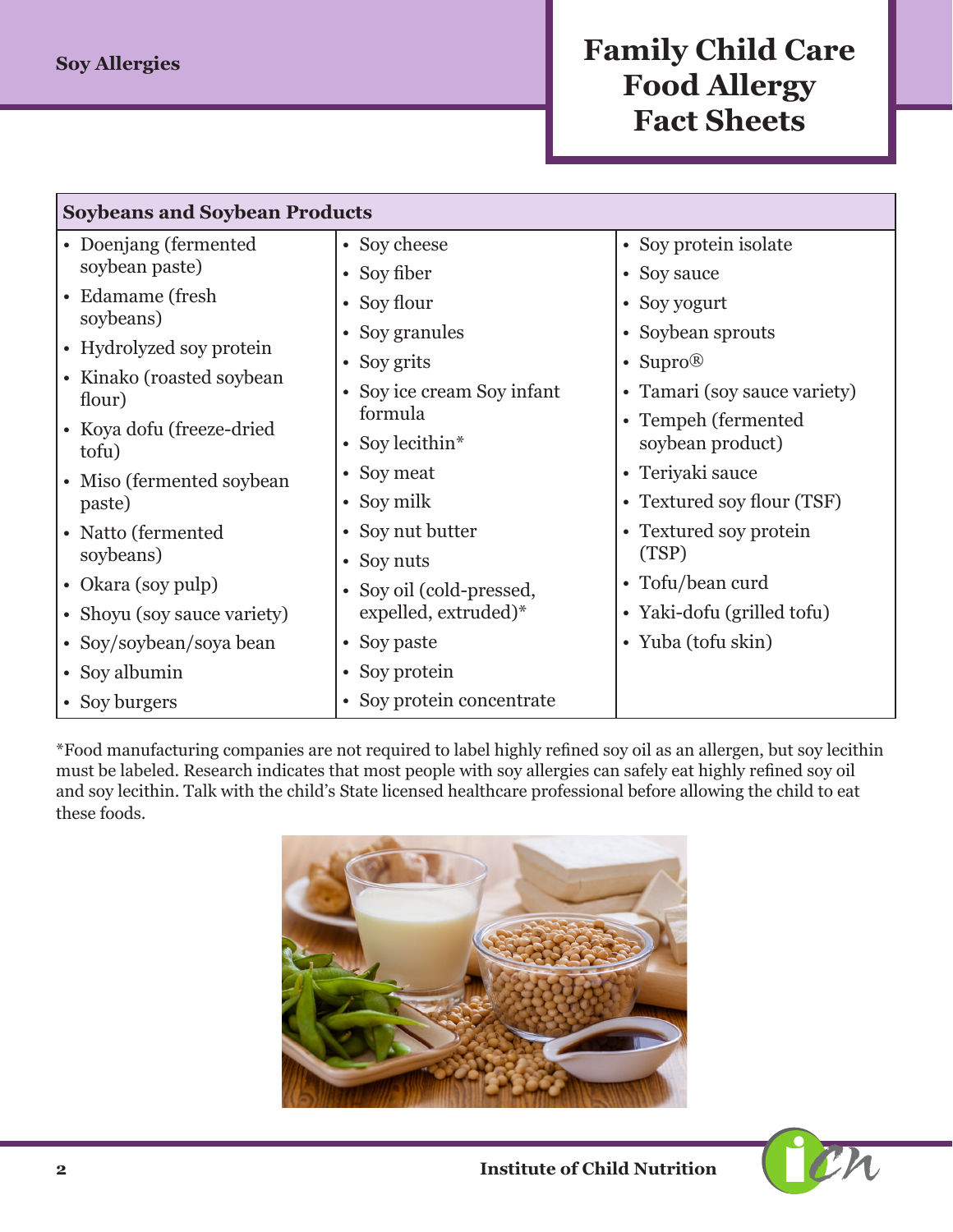# **Family Child Care Sov Allergies Sov Allergies Food Allergy Fact Sheets**

| • Artificial flavoring<br>• Hydrolyzed vegetable<br>• Processed meats (deli and<br>protein (HVP)<br>• Baked goods (breads,<br>meat, poultry, or fish with<br>cakes, cookies, crackers)<br>• Infant formula                                                                                                                                                                                                                                                                                                      | Dishes, Foods, and Products That May Contain Soy |                         |                                                                       |  |  |
|-----------------------------------------------------------------------------------------------------------------------------------------------------------------------------------------------------------------------------------------------------------------------------------------------------------------------------------------------------------------------------------------------------------------------------------------------------------------------------------------------------------------|--------------------------------------------------|-------------------------|-----------------------------------------------------------------------|--|--|
| • Salad dressings<br>• Breakfast/cereal/energy/<br>• Mayonnaise<br>granola/protein bars<br>• Meat or chicken<br>(TVP)<br>substitutes<br>• Broth (beef, chicken,<br>• Vegetable gum<br>vegetable<br>• Mono- and diglycerides<br>• Vegetable oil<br>• Canned goods (broths,<br>• Monosodium glutamate<br>• Vegetable shortening<br>soups, tuna, meats)<br>(MSG)<br>• Vegetable starch<br>• Cereals<br>• Natural flavoring<br>• Worcestershire sauce<br>• Fish or oyster sauce<br>• Prepared sauces and<br>gravies | • Bouillon cubes                                 | • Low-fat peanut butter | luncheon meats; hot dogs;<br>fillers)<br>• Textured vegetable protein |  |  |

Always read the ingredient lists, check for allergen information, and consider cross-contact before serving any food to a child with a food allergy. Cross-contact is the accidental transfer of allergens to an allergen-free food or surface. Be diligent when reading ingredient lists for food allergens. Even if soy lecithin is the only soy ingredient on the food label but soy is listed in the allergen statement, this food item may not be safe for a child with a soy allergy. Because the common name of an allergen in a product is only required to appear once on the food label, it is possible that there are other soy ingredients in the product that are not listed. Review all ingredients in the ingredient list carefully. If there are any questions, contact the manufacturer for additional information.

Many items may not contain soy but may be produced in a facility where soy is processed or used as an ingredient. As a result, cross-contact with soy may occur. Do not give a food to a child with a soy allergy that is labeled with an advisory statement such as being produced or manufactured in a facility with soy.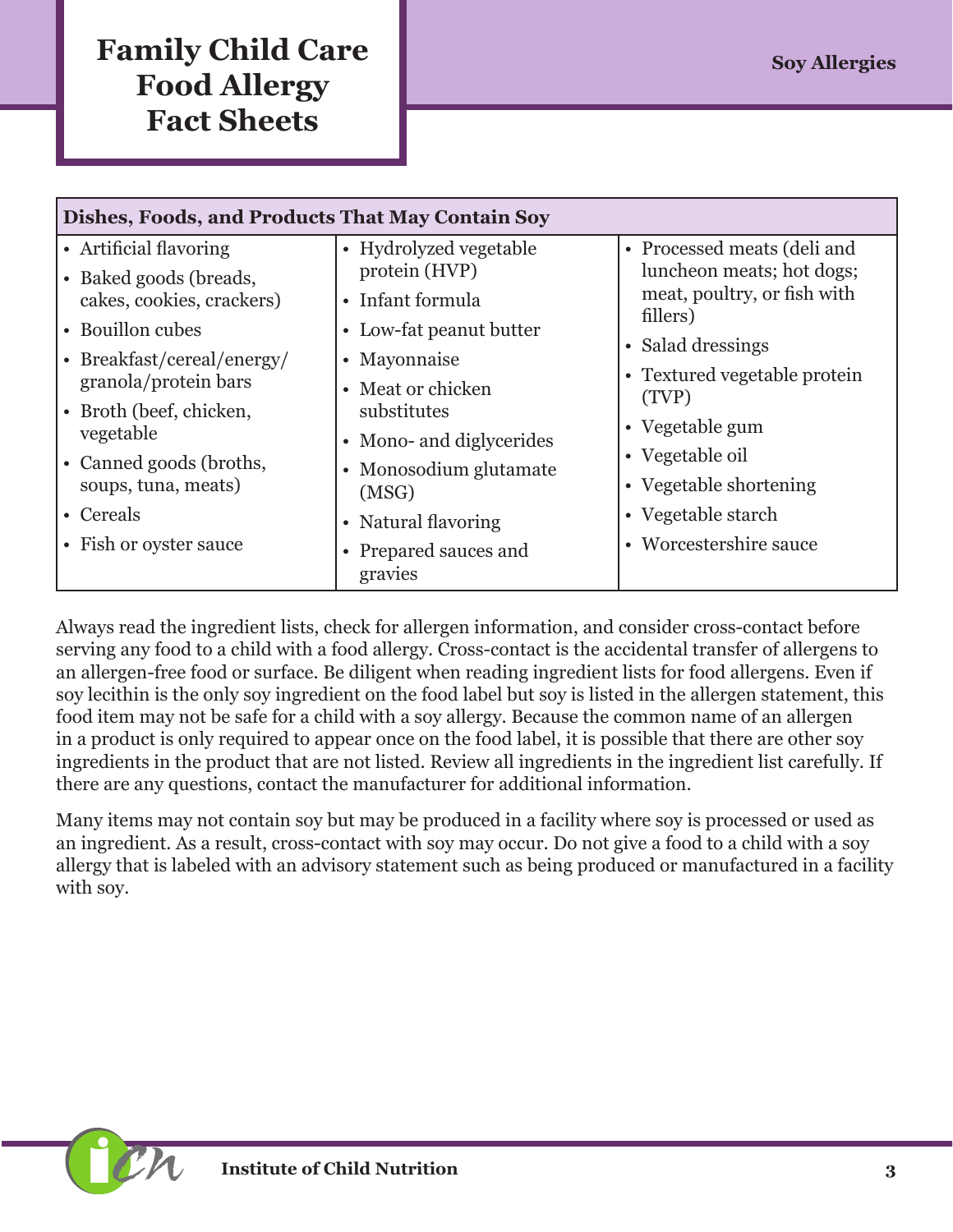#### **What substitutes can be used for soy in meals served to children?**

Soy is a common ingredient in many foods. Always carefully read labels, even for foods that do not usually contain soy. The following chart lists common menu items that may be used as safe substitutions to items that contain soy.

| <b>Menu Items That May Contain Soy*</b>                                    | <b>Possible Substitutes*†</b>                                               |
|----------------------------------------------------------------------------|-----------------------------------------------------------------------------|
| <b>Breakfast cereals</b>                                                   | Breakfast cereals without soy                                               |
| Canned fish, canned meats                                                  | 100% beef, pork, poultry, fish or shellfish; beans,<br>peas, legumes        |
| Mixed dishes containing soy sauce, tofu, or<br>other soy-based ingredients | Mixed dishes without soy                                                    |
| Processed meats                                                            | 100% beef, pork, poultry, fish or shellfish; beans,<br>peas, legumes        |
| Salad dressings and sauces (soy sauce)                                     | Ketchup, mustard, and salad dressings and<br>sauces that do not contain soy |
| Vegetable or legume soups                                                  | Vegetable or legume soups without soy                                       |

\*All meals and snacks claimed for reimbursement must meet the Child and Adult Care Food Program (CACFP) meal pattern requirements. Please visit [www.fns.usda.gov/cacfp/meals-and-snacks](http://www.fns.usda.gov/cacfp/meals-and-snacks) for more information. For children with food allergies, providers are required to provide meal modifications as stated in the child's medical statement signed by a State licensed healthcare professional. Meal modifications may require providing meals and snacks that do not meet CACFP meal pattern requirements. These meals are reimbursable as long as there is a medical statement on file documenting the necessary accommodations. Providers may choose to accommodate food-related disabilities without a signed medical statement if the meal modifications still meet the meal pattern requirements. Refer to the *Family Child Care Food Allergy Fact Sheets – Accommodating Children with Food Allergies* for more information.

†Always review the ingredient list to verify ingredients and check for possible cross-contact.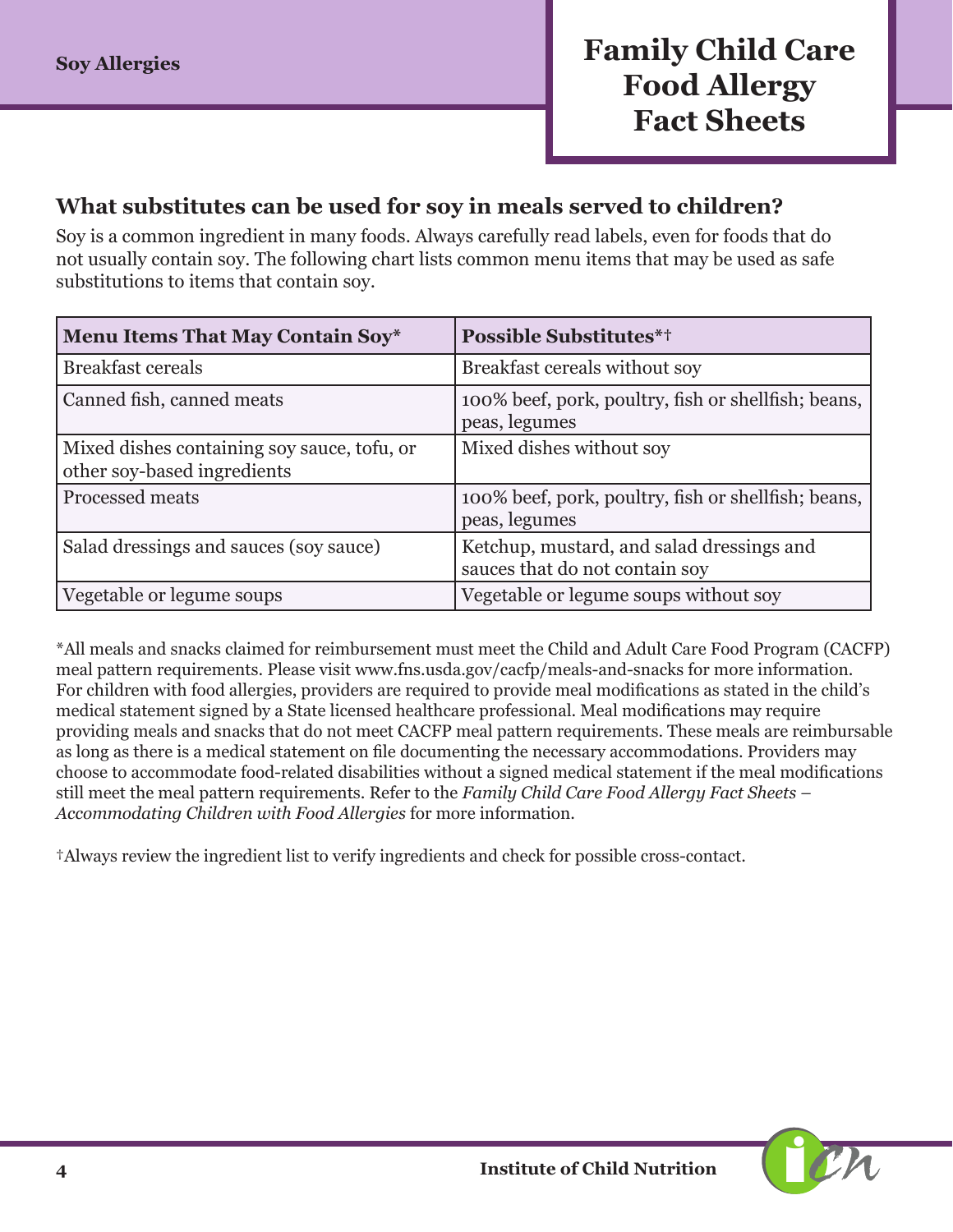# **Family Child Care Soy Allergies Sov Allergies Food Allergy Fact Sheets**

### **References**

- Asthma and Allergy Foundation of America. (2015, February). *Soy allergy.*  https://www.kidswithfoodallergies.org/page/soy-allergy.aspx
- Centers for Disease Control and Prevention. (2013). *Voluntary guidelines for managing food allergies in schools and early care and education programs*. https://www.cdc.gov/healthyyouth/foodallergies/
- Food Allergy Research & Education. (2020). *Facts and statistics.*  https://www.foodallergy.org/resources/facts-and-statistics
- Food Allergy Research & Education. (2020). *Your guide to food allergy.* https://www.foodallergy.org/resources/field-guide-english
- Food Allergy Research & Education. (2021). *With the stroke of President Biden's pen, FASTER Act for sesame labeling becomes law.*  https://www.foodallergy.org/media-room/stroke-president-bidens-pen-faster-act-sesamelabeling-becomes-law
- Food Allergy Research & Education. (n.d.). *Soy allergy*. [https://www.foodallergy.org/living-food-allergies/food-allergy-essentials/common-allergens/](https://www.foodallergy.org/living-food-allergies/food-allergy-essentials/common-allergens/soy) [soy](https://www.foodallergy.org/living-food-allergies/food-allergy-essentials/common-allergens/soy)
- Institute of Child Nutrition. (2020, June 23). *Food allergies for schools: Soy allergies.* https://www.theicn.org/foodsafety
- Mayo Clinic. (2020, March 25). *Soy allergy.* https://www.mayoclinic.org/diseases-conditions/soy-allergy/symptoms-causes/syc-20377802
- Savage J.H., Kaeding A.J., Matsui E.C., Wood R.A. (2010). The natural history of soy allergy. *The Journal of Allergy & Clinical Immunology*. 125:683-86. doi: 10.1016/j.jaci.2009.12.994
- U.S. Department of Agriculture, Food and Nutrition Service. (2013, July 16). *Nutrition standards for CACFP meals and snacks.* https://www.fns.usda.gov/cacfp/meals-and-snacks
- U.S. Department of Agriculture, Food and Nutrition Service. (2017, June 22). *Modifications to accommodate disabilities in CACFP and SFSP.*  https://www.fns.usda.gov/modifications-accommodate-disabilities-cacfp-and-sfsp
- U.S. Food and Drug Administration. (2018, July 16). *Food Allergen Labeling and Consumer Protection Act of 2004 (FALCPA).*  https://www.fda.gov/Food/GuidanceRegulation/GuidanceDocumentsRegulatoryInformation/ Allergens/ucm106187.htm
- U.S. Food and Drug Administration. (2021, May 5). *Food allergies.*  https://www.fda.gov/food/food-labeling-nutrition/food-allergies
- U.S. Library of Congress. (2021). *Summary: S.578 FASTER Act of 2021.* [https://www.congress.gov/bill/117th-congress/senate-bill/578?q=%7B%22search%22%3A%5](https://www.congress.gov/bill/117th-congress/senate-bill/578?q=%7B%22search%22%3A%5B%22S.+578%22%5D%7D&s=1&r=1) [B%22S.+578%22%5D%7D&s=1&r=1](https://www.congress.gov/bill/117th-congress/senate-bill/578?q=%7B%22search%22%3A%5B%22S.+578%22%5D%7D&s=1&r=1)